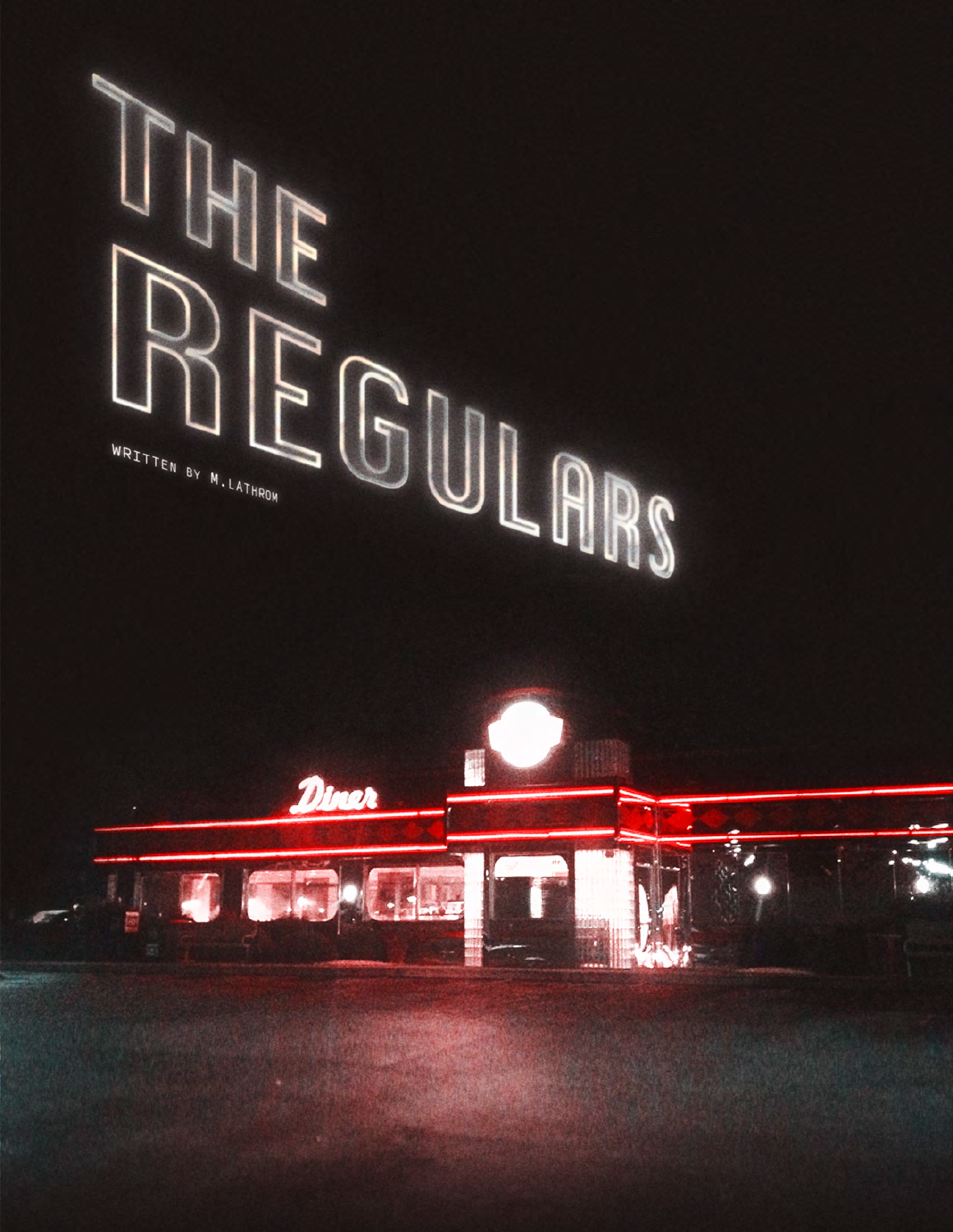# THE REGULARS

Written by

Matt Lathrom

mlathrom@gmail.com writtenby.mlathrom.com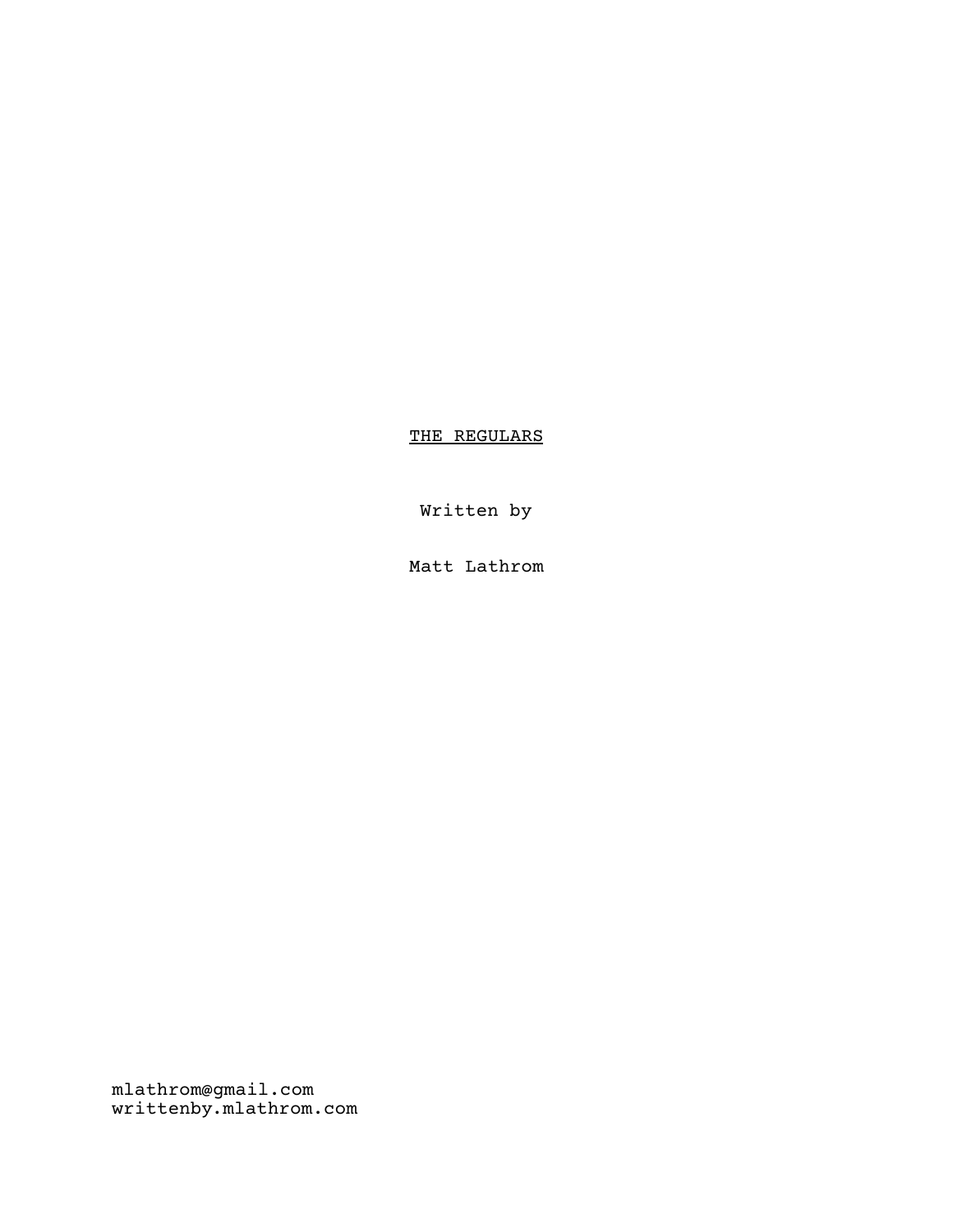FADE IN:

#### **INT. KITCHEN - NIGHT**

A hand taps a white powder loose from a small glass vial onto a sugar-coated brownie.

SAMUEL (36), skeletal features with a receding hairline, checks the coast as he stuffs the vial in his server pouch pocket. He straightens his black bowtie. Takes a breath.

Across the serving rack, MITCH (38), a square-faced man with a military buzz-cut, flick Samuel a nod of confirmation.

Samuel returns the nod. He grabs the plate from the serving rack, then heads out the double doors.

## **INT. DINER - CONTINUOUS**

Samuel carries the desert past chrome bar stools and maroon leather booths in the traditional northeastern diner.

FADE IN:<br> **WARR INTERT AN AND CONSTRANT CONTINUES**<br>
A hand caps a white powder loose from a small glass vial<br>
choose a sequence because brownes with a receding hairline,<br>
composite the composite in the valid in his server Mostly barren. A few regulars sip coffee a the bar. A mother and child eat at a booth in the back. A frail old man reads the paper in the booth behind a man with a novel five inches from his face. Everyone bundled up in long coats and scarves.

Mitch sneaks a glance at Samuel as he grabs a meal ticket from the Kitchen window.

Samuel slides to a stop, then sets the plate in front of MR. MORRIS (59), a thick man with a crotchety sneer.

> SAMUEL Here you are, sir. Can I get you anything el--

#### MR. MORRIS

Mr. Morris.

Mr. Morris sets his novel aside. Scrutinizes the brownie through the bottom of his bifocals.

### SAMUEL

I beg your pardon.

MR. MORRIS You never asked my name so that you could properly address me. So I took the liberty of doing your job.

He peers over his glasses up at Samuel.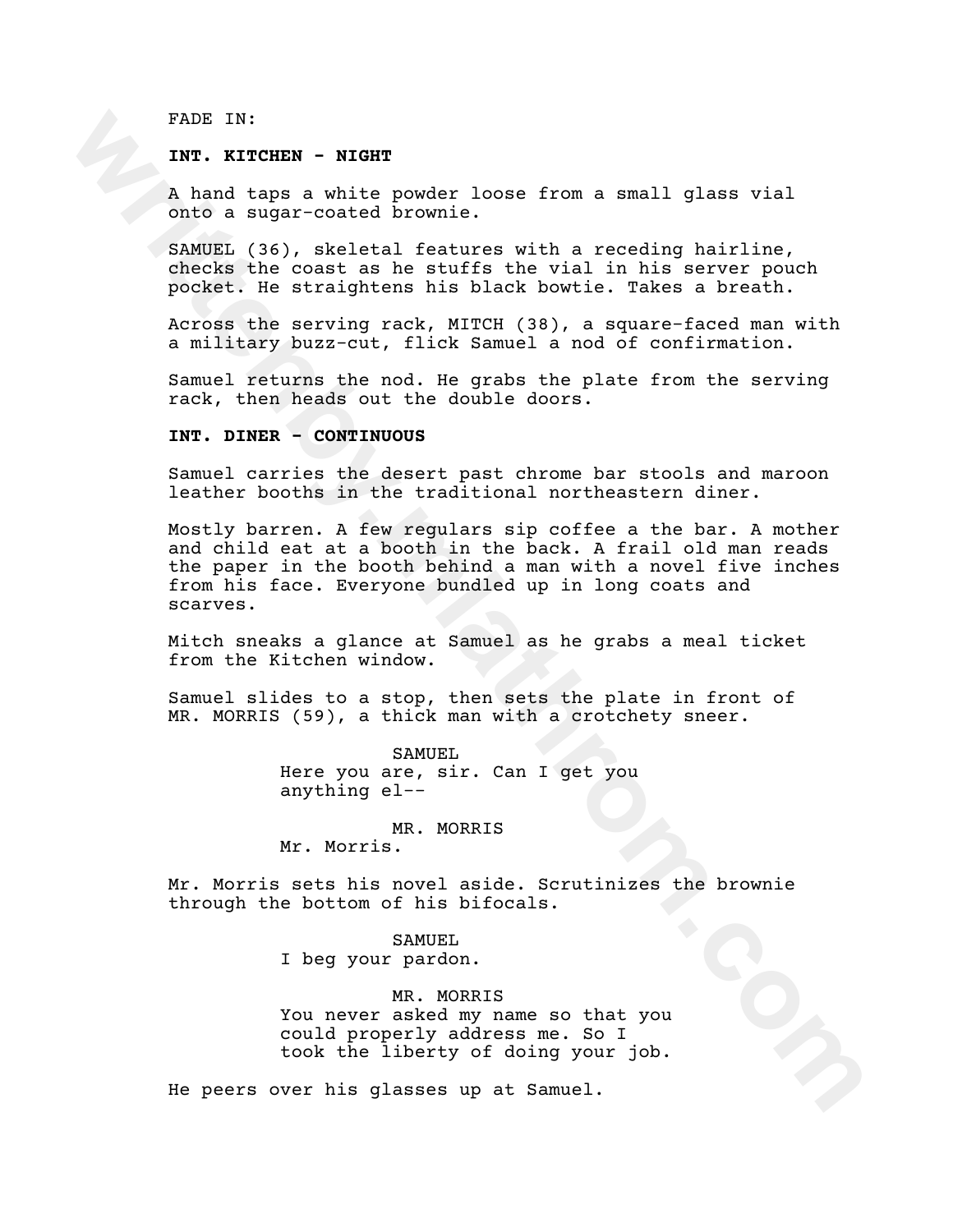Samuel winces, keep his composure.

SAMUEL Mr. Morris. My apologies. Can I get you--

Mr. Morris points at the powdered sugar.

MR. MORRIS What's this?

He leans in to inspect it.

SAMUEL That's powdered sugar, sir-- Mr. Morris.

MR. MORRIS No, no, not that, come closer.

Samuel rolls his eyes. Leans over to humor him. Looks at the brownie with apathy.

ANGLE ON MITCH

At the kitchen window, Mitch drops his guise of work, watches the two men with worried curiosity.

Mr. Morris points to a spot of un-powdered brownie.

MR. MORRIS There, you see?

CLOSE ON SAMUEL

He squints, moves in closer. A bead of sweat drops down his veiny forehead.

ANGLE ON MR. MORRIS

He glances over Samuel at Mitch. Winks. Then

Mr. Morris grips Samuel's bowtie, pulls his face into the table. Samuel's skull bounces off. His mouth hangs open in his daze.

Samuel winces, keep his composure.<br>
Wr. Exorris Now Inc. 2001<br>
Wr. Horris points at the powdered sugar.<br>
What's this?<br>
We leams in to inspect it.<br>
What's this?<br>
We leams in to inspect it.<br>
That's powdered sugar, sir-- Mr.<br> Mr. Morris grabs the brownie with his other hand, shoves it into Samuel's mouth, pulls him into the booth, then holds his head in a vice grip with the brownie trapped in his mouth.

Mr. Morris stares into the kitchen window.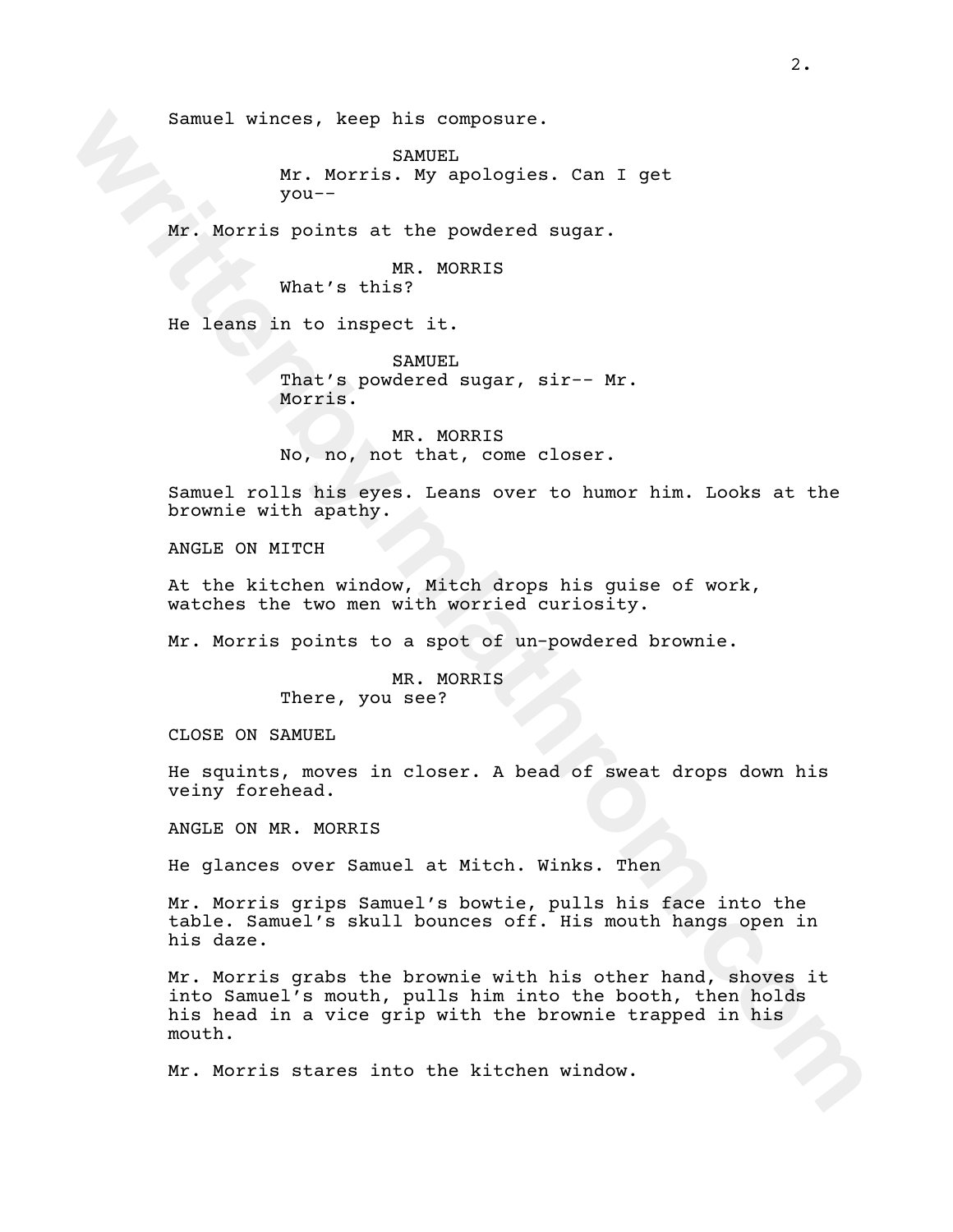#### **INT. KITCHEN - SAME TIME**

Mitch's face goes white. He bolts past the grill, nearly slips in his panic, to the back door. He throws it open, jumps out.

## **INT. DINER - MOMENTS LATER**

Samuel squirms, kicks, his eyes roll back. He pants and heaves through his nose, his mouth bulging with brownie.

He spits some out, his eyes flutter closed.

Samuel's legs go limp. His eyes shut.

Mr. Morris drops Samuel to the floor. Foam spills from his mouth hanging mouth.

The old man in the booth behind still read his newspaper. Hans't budged.

The young woman and her child unfazed in the booth in the back.

Mr. Morris rises, steps over the body, wanders past the old man, toward the back.

AUDRIE (33), a porcelain doll with calculating eyes, sets down sets down her compact. The obedient little girl, GWENNY (8), opens a lockbox.

> AUDRIE That ought to make it clear enough for them. (beat) Gwenny.

MR. MORRIS Flies to honey.

**Witch's face goas white.** No bolts past the grill, nearly<br>aligns in his gang white. He bolts past the grill, nearly<br>aligns in his gang to the back door. He throws it open,<br>yimps out.<br>INT. DINEX - MONENTS LATER<br>samel equin Gwenny pulls out a handset with a screen. She presents it to Mr. Morris. He take it, looks at the screen through his bifocals.

CLOSE ON THE SCREEN

A green dot moves across the screen.

GWENNY

Peekaboo.

Mr. Morris smirks. He nods to the two of them. Heads down the row of booths.